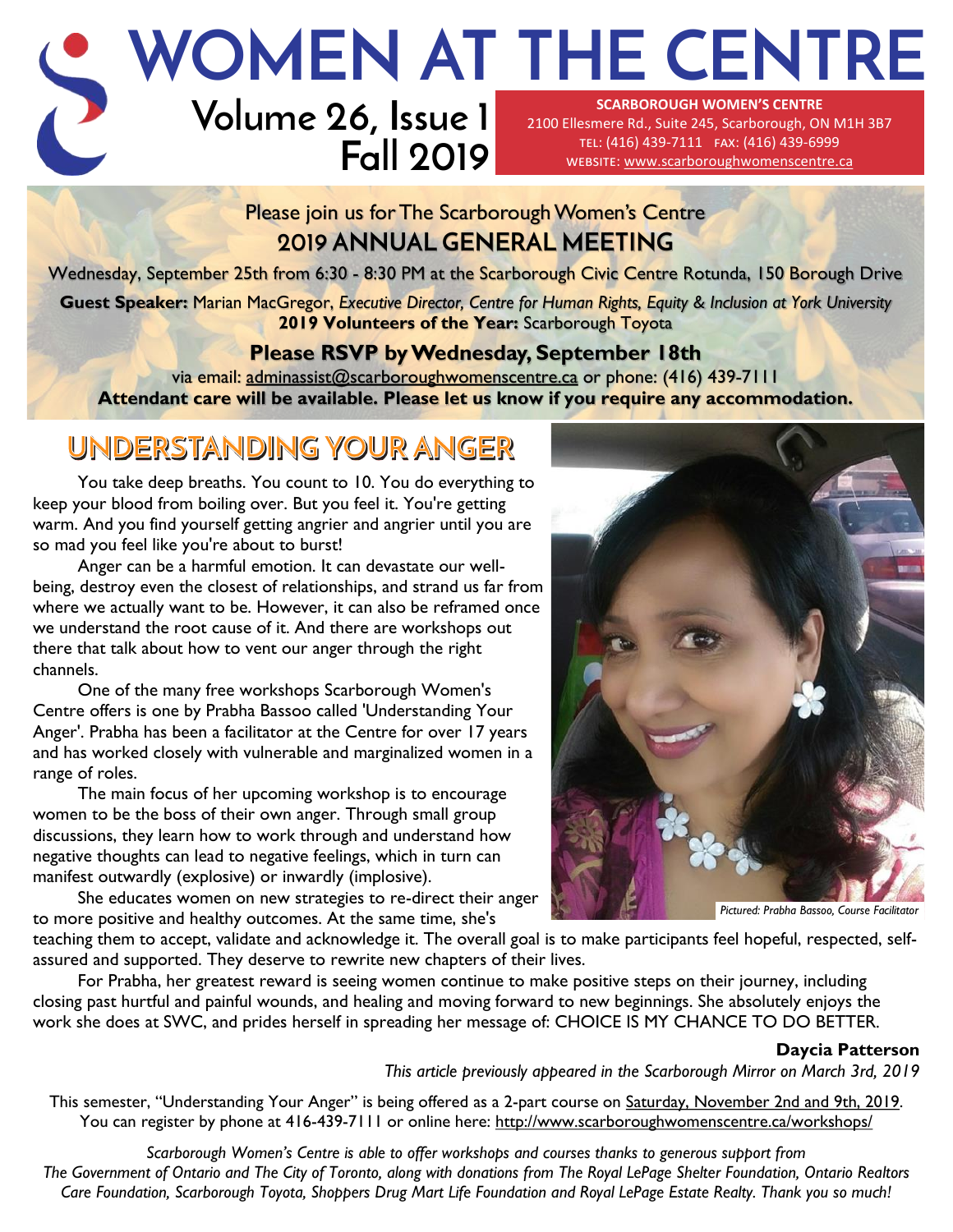### IT WAS THE BEST OF TIMES, IT WAS THE WORST OF TIMES

"It was the best of times. It was the worst of times." These were the words of Charles Dickens in *The Tale of Two Cities*. I enjoyed reading this author although it was required by school. Throughout various stages in life, there are times that we can clearly say these are the best days of our lives. Other times are clearly noted as the worst days of life. Perception is important, but each day can become either the best or worst day depending on what we do with it. Seize the day! What do you want to do that you like and enjoy? Live your life to the fullest with few or no regrets. Settle accounts, then clear them. Work through issues, then relax. Work in whatever capacity you can, then enjoy your play. But you say, the conditions are not conducive for fun, or relaxing. How can I play or have fun in a war zone, or in total

chaos? Either clear the chaos, or relax. Even soldiers have to sleep. They just post guards! Objective in a war zone: Stay alive. After that, check for life-threatening wounds. After that, check for broken bones etc. You are doing this both physically, spiritually, intellectually, and emotionally. All aspects are important for healing and renewal of strength. Clear things as they go or it will take longer to heal. Things are going to be as good as we make them!

> **Jacynth Fennell***,* PhD, *Counsellor 416-439-7111 x 2 or [counsellor@scarboroughwomenscentre.ca](mailto:counsellor@scarboroughwomenscentre.ca?subject=Counselling%20at%20SWC)*

*Scarborough Women's Centre thanks The Government of Ontario and The City of Toronto for their generous support of this program.* 

### THE "PICK 2" PROCESS FOR PERSONAL GROWTH

Most individuals who reach out for counselling express a sincere desire to know how to get better and what they can do to overcome their current circumstances. The truth is that there are a number of things that will contribute to improvement of one's overall functioning, assist the body and mind to heal from difficult experiences, and enrich our sense of self. This includes a focus on:

- 1. Mind/Mental Health Some people have already embarked on improvements in this area by initiating the counselling process. Through this journey, a person can exercise greater self-awareness and work towards improved stabilization of emotions.
- 2. Nutrition Food can be a source of enrichment or harm. According to Eva Selhub, MD, "what you eat directly affects the structure and function of your brain and, ultimately, your mood"
- 3. Movement/Exercise According to Sarah Gingell, Ph.D, "exercise reduces the likelihood of depression and also maintains mental health as we age."
- 4. Relationships/Community According to the Canadian Institute for Health Information, social support has been shown to be a consistent protective factor for individuals who are experiencing high levels of stress. There could be difficult interactions or challenges within certain relationships that might impact a person's wellbeing.
- 5. Physical Setting/Environment Having a safe and stable

environment can contribute to optimal wellness. There might be considerations in a person's home and/or work environment that need to be addressed or altered. Additionally, studies also reveal that mental health can be affected in some way by routine exposure to light. "Exposure to natural sunlight, especially in the early morning, has significant antidepressant benefits", says James Lake, MD. Opening the blinds, going for a walk, or parking a bit further are simple ways to regulate melatonin and neurotransmitters, while creating higher amounts of essential vitamin D.

With so many facets that can influence our well-being, the question that arises quite often is where to begin. Consider picking two (2) and begin there. For example, if you've started counselling, you might also incorporate short periods of gentle exercise. Or perhaps you've started counselling and you're ready to improve your eating habits. The goal is to reduce feeling overwhelmed and make growth manageable. You're less likely to give up and you also have an opportunity to see progress and/or success along the way.

> **Carol Soares**, RSW, *Counsellor 416-439-7111 x 6 or [uwcounsellor@scarboroughwomenscentre.ca](mailto:uwcounsellor@scarboroughwomenscentre.ca?subject=Counselling%20at%20SWC)*

> > **FIND US**

**MEDIA!**

*Scarborough Women's Centre thanks The United Way Greater Toronto for their generous support of this program.* 

**WOMEN AT THE CENTRE** IS A PUBLICATION OF SCARBOROUGH WOMEN'S CENTRE. LETTERS AND SUGGESTIONS ARE ALWAYS WELCOME. PLEASE FORWARD TO: **LYNDA KOSOWAN**, MSW, RSW, EXECUTIVE DIRECTOR AND EDITOR AT **[ed@scarboroughwomenscentre.ca](mailto:ed@scarboroughwomenscentre.ca)**  DESIGN AND LAYOUT: KALUM PERERA

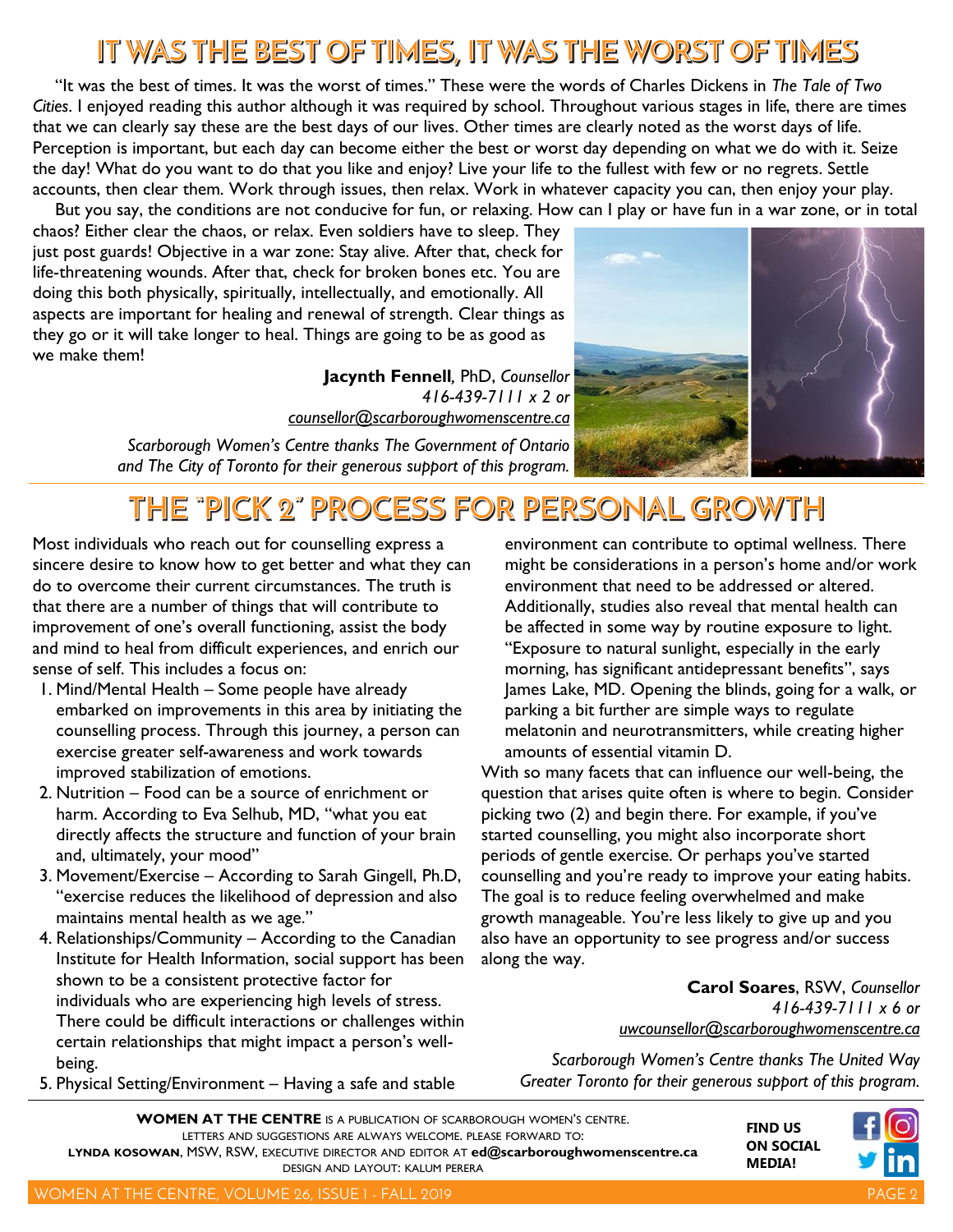

# *Pictured: Melissa Simas, Photo by: Liz Chornenki* **Analysis Analysis Controllery (2)**<br> **PANDING THE REACH**:<br>
INCLUSIVE RECRUITMENT AND HIRING PRACTICES

Are you an employer interested in making your recruitment and hiring practices more inclusive to women with disabilities? Through our research project, we have learned strategies that employers can use to expand their reach to qualified candidates with disabilities. Some key strategies identified are:

- Form partnerships with disability organizations who can help circulate job postings to potential candidates
- Review job descriptions to ensure the stated requirements are absolutely necessary for the completion of the job
- Offer candidates a variety of options by which they can apply for positions
- Clearly convey the accommodations available throughout the recruitment and hiring process.
- Recognize that people with disabilities may have less work experience because of systemic barriers and acknowledge the value of transferrable skills that come from volunteer work and lived experience
- Provide mentorship opportunities for employees with disabilities to learn and seek guidance from more senior employees.

Inclusive recruitment and hiring practices will demonstrate your organizational commitment to diversity, help make your organization more reflective of the communities you serve, expand your client base, and lead to greater job satisfaction. To learn more about inclusive workplaces, check out our Fall 2018 issue on our website. If you are interested in learning more about our project, please contact Melissa Simas by phone at  $416-439-7111 \times 3$ or email at program@scarboroughwomenscentre.ca.

> **Melissa Simas**, MSW, RSW *Program Coordinator, Expanding the Reach*

*Thank you to our project partners and to the Department of Women and Gender Equality Canada for supporting women with disabilities!* 

# #YOUAREINCONTROL

Working closely with the Building Strong Futures: Young Women's Program, one of my primary tasks as an outreach worker was to provide an online presence and curate social media posts to reflect the program's mission.

As social media and technology continue to expand exponentially, youth will be using these platforms all the time. During summer vacation social media usage for youth is sure to increase.

We live in an age where anyone can be a social media influencer even if they don't realize it. I know that my fashion and food purchases, inner emotions etc. can be influenced by social media. With the expected increase of social media usage during the summer, I wanted to remind youth (and everyone else) of the fine lines.

I used to believe that, in order to not be influenced by social media, you should just completely log off from time to time. Now, with this task where I had to use social media every day, I realized that we must be choosy and understand that we are in control of what pops up into our feeds. Make choices about who you follow and begin to unfollow accounts that don't serve you anymore. A lot of the time, we run to social media as a distraction or when we find ourselves in a bad place, and if we constantly view posts that might make us feel bad about ourselves, what a vicious cycle that can be. These were the thoughts that I reflected upon before every post.

I had a great time connecting with others through curating the program's social media pages. I was able to exercise some creativity by running a few activities at the Centre and also showcase lots of wholesome memes and art about wellness.

> **Merissa Gladys Peña**, BSc (Psychology), SSW *Young Women's Outreach Worker (Summer 2019)*

*Thank you to Service Canada for making this great learning opportunity possible. We appreciate our funders – Mackenzie Financial Charitable Foundation and Johansen-Larsen Foundation for their support of girls building strong futures!*